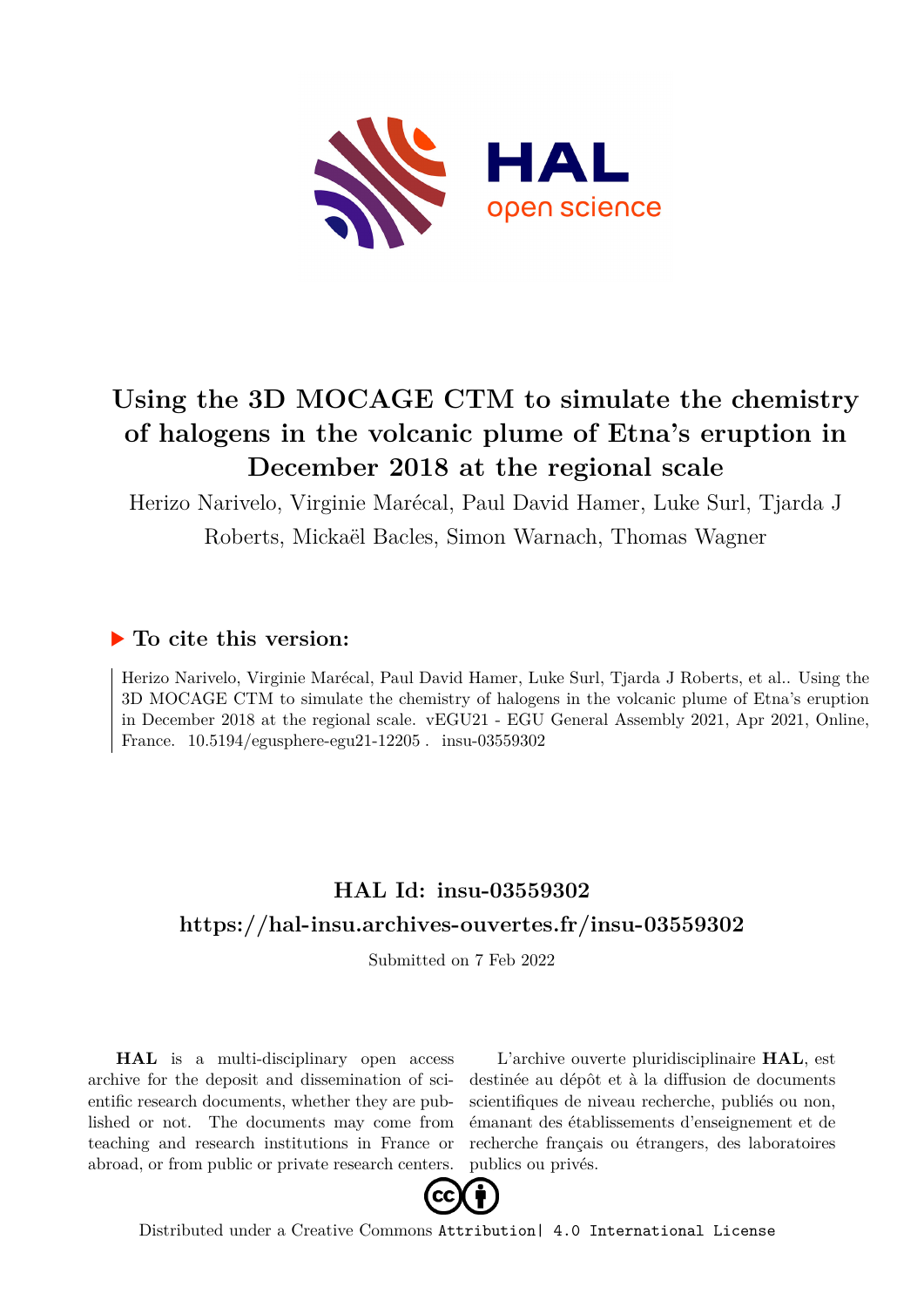

EGU21-12205 https://doi.org/10.5194/egusphere-egu21-12205 EGU General Assembly 2021 © Author(s) 2022. This work is distributed under the Creative Commons Attribution 4.0 License.



## **Using the 3D MOCAGE CTM to simulate the chemistry of halogens in the volcanic plume of Etna's eruption in December 2018 at the regional scale**

**Herizo Narivelo**<sup>1</sup>, Virginie Marécal<sup>1</sup>, Paul David Hamer<sup>2</sup>, Luke Surl<sup>3,4</sup>, Tjarda Roberts<sup>3,4</sup>, Mickaël Bacles<sup>1</sup>, Simon Warnach<sup>5</sup>, and Thomas Wagner<sup>5</sup>

<sup>1</sup>Centre National de Recherches Météorologiques (CNRM), Toulouse, France

<sup>2</sup>Norsk institutt for luftforskning (NILU), Kjeller, Norway

<sup>3</sup>Laboratoire de Physique et Chimie de l'Environnement et de l'Espace (LPC2E), Orléans, France

4 Laboratoire Atmosphères, Milieux, Observations Spatiales (LATMOS), Paris, France

<sup>5</sup>Max-Planck-Institut für Chemie (MPI-C), Mainz, Germany

Volcanoes emit different gaseous species, SOI and in particular halogen species especially bromine and chlorine compounds. In general, halogens play an important role in the atmosphere by contributing to ozone depletion in the stratosphere (WMO Ozone assessment, 2018) and by modifying air composition and oxidizing capacity in the troposphere (Von Glasow et al. 2004). The halogen species emitted by volcanoes are halides. The chemical processing occurring within the plume leads to the formation of BrO from HBr following the 'bromine explosion' mechanism as evidenced from both observations and modelling (e.g., Bobrowski et al. Nature, 2003; Roberts et al., Chem. Geol. 2009). Oxidized forms of chlorine and bromine are modelled to be formed within the plume due to the heterogenous reaction of HOBr with HCl and HBr, forming BrCl and Br $\Box$  that photolyses and produces Br and Cl radicals. So far, modelling studies were mainly focused on the very local scale and processes occurring within a few hours after eruption.

In this study, the objective is to go a step further by analyzing the impact at the regional scale over the Mediterranean basin of a Mt Etna eruption event. For this, we use the MOCAGE model (Guth et al., GMD, 2016), a chemistry transport model run with a resolution of 0.2°x 0.2°, to quantify the impacts of the halogens species emitted by the volcano on the tropospheric composition. We have selected here the case of the eruption of Mount Etna around Christmas 2018 characterised by large amounts of emissions over several days (Calvari et al., remote sensing 2020; Corrdadini et al., remote sensing 2020). The results show that MOCAGE represents rather well the chemistry of the halogens in the volcanic plume because it established theory of plume chemistry. The bromine explosion process takes place on the first day of the eruption and even more strongly the day after, with a rapid increase of the in-plume BrO concentrations and a corresponding strong reduction of ozone and NO2 concentrations.

We also compared MOCAGE results with the WRF-CHEM model simulations for the same case study. We note that the tropospheric column of BrO and SOI in the two models have the same